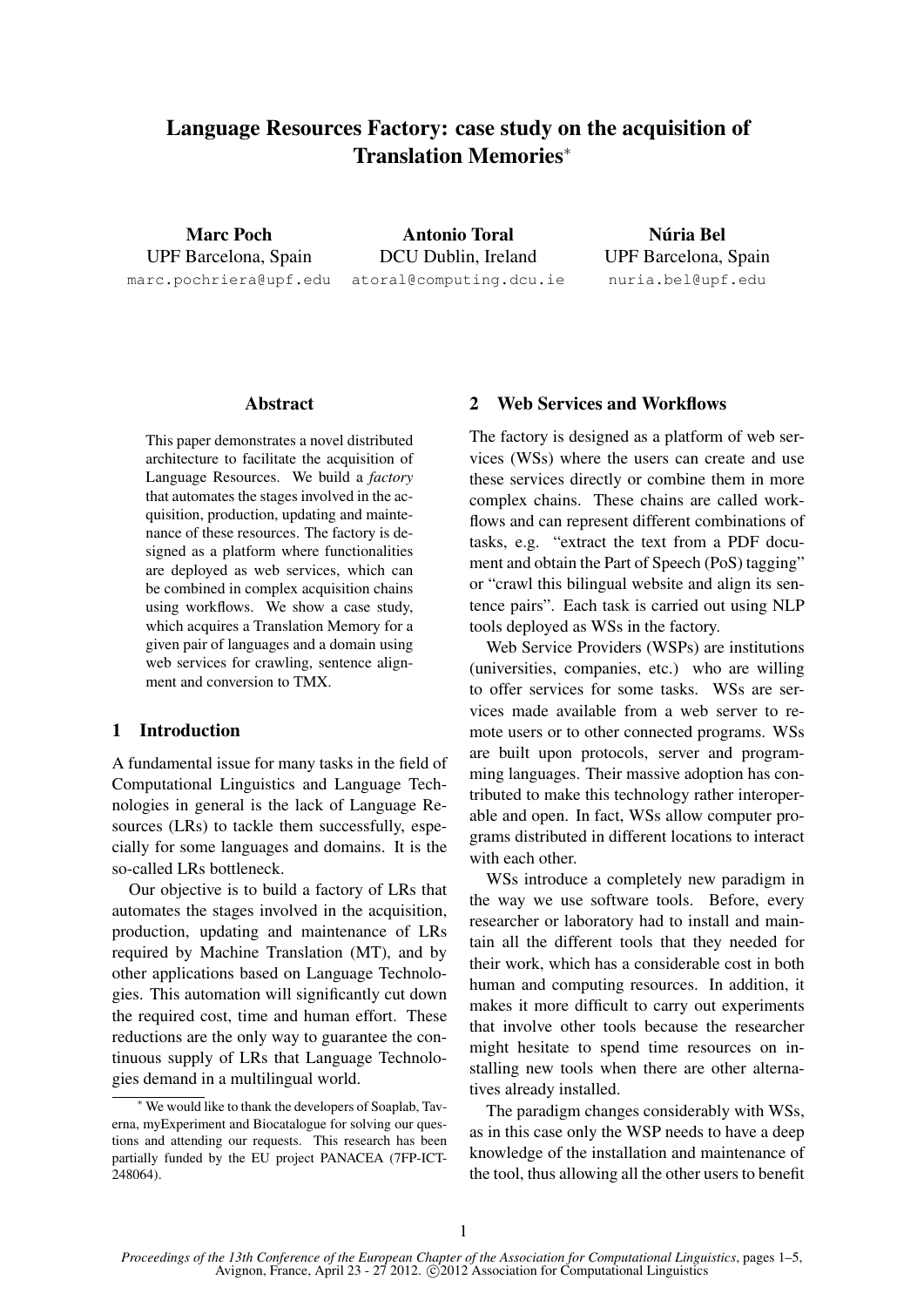from this work. Consequently, researchers think about tools from a high level and solely regarding their functionalities, thus they can focus on their work and be more productive as the time resources that would have been spent to install software are freed. The only tool that the users need to install in order to design and run experiments is a WS client or a Workflow editor.

# 3 Choosing the tools for the platform

During the design phase several technologies were analyzed to study their features, ease of use, installation, maintenance needs as well as the estimated learning curve required to use them. Interoperability between components and with other technologies was also taken into account since one of our goals is to reach as many providers and users as possible. After some deliberation, a set of technologies that have proved to be successful in the Bioinformatics field were adopted to build the platform. These tools are developed by the my-Grid<sup>1</sup> team. This group aims to develop a suite of tools for researchers that work with e-Science. These tools have been used in numerous projects as well as in different research fields as diverse as astronomy, biology and social science.

# 3.1 Web Services: Soaplab

Soaplab (Senger et al., 2003)<sup>2</sup> allows a WSP to deploy a command line tool as a WS just by writing a metadata file that describes the parameters of the tool. Soaplab takes care of the typical issues regarding WSs automatically, including temporary files, protocols, the WSDL file and its parameters, etc. Moreover, it creates a Web interface (called Spinet) where WSs can be tested and used with input forms. All these features make Soaplab a suitable tool for our project. Moreover, its numerous successful stories make it a safe choise; e.g., it has been used by the European Bioinformatics Institute<sup>3</sup> to deploy their tools as WSs.

# 3.2 Registry: Biocatalogue

Once the WSs are deployed by WSPs, some means to find them becomes necessary. Biocatalogue (Belhajjame et al.,  $2008)^4$  is a registry where WSs can be shared, searched for, annotated with tags, etc. It is used as the main registration point for WSPs to share and annotate their WSs and for users to find the tools they need. Biocatalogue is a user-friendly portal that monitors the status of the WSs deployed and offers multiple metadata fields to annotate WSs.

# 3.3 Workflows: Taverna

Now that users can find WSs and use them, the next step is to combine them to create complex chains. Taverna (Missier et al., 2010)<sup>5</sup> is an open source application that allows the user to create high-level workflows that integrate different resources (mainly WSs in our case) into a single experiment. Such experiments can be seen as simulations which can be reproduced, tuned and shared with other researchers.

An advantage of using workflows is that the researcher does not need to have background knowledge of the technical aspects involved in the experiment. The researcher creates the workflow based on functionalities (each WS provides a function) instead of dealing with technical aspects of the software that provides the functionality.

# 3.4 Sharing workflows: myExperiment

MyExperiment (De Roure et al.,  $2008)^6$  is a social network used by workflow designers to share workflows. Users can create groups and share their workflows within the group or make them publically available. Workflows can be annotated with several types of information such as description, attribution, license, etc. Users can easily find examples that will help them during the design phase, being able to reuse workflows (or parts of them) and thus avoiding *reinveinting the wheel*.

#### 4 Using the tools to work with NLP

All the aforementioned tools were installed, used and adapted to work with NLP. In addition, several tutorials and videos have been prepared $\sigma$  to help partners and other users to deploy and use WSs and to create workflows.

Soaplab has been modified (a patch has been developed and distributed) $8$  to limit the amount of data being transfered inside the SOAP message in

<sup>1</sup>http://www.mygrid.org.uk

<sup>2</sup>http://soaplab.sourceforge.net/ soaplab2/

<sup>3</sup>http://www.ebi.ac.uk

<sup>4</sup>http://www.biocatalogue.org/

<sup>5</sup>http://www.taverna.org.uk/

<sup>6</sup>http://www.myexperiment.org/

<sup>7</sup>http://panacea-lr.eu/en/tutorials/

<sup>8</sup>http://myexperiment.elda.org/files/5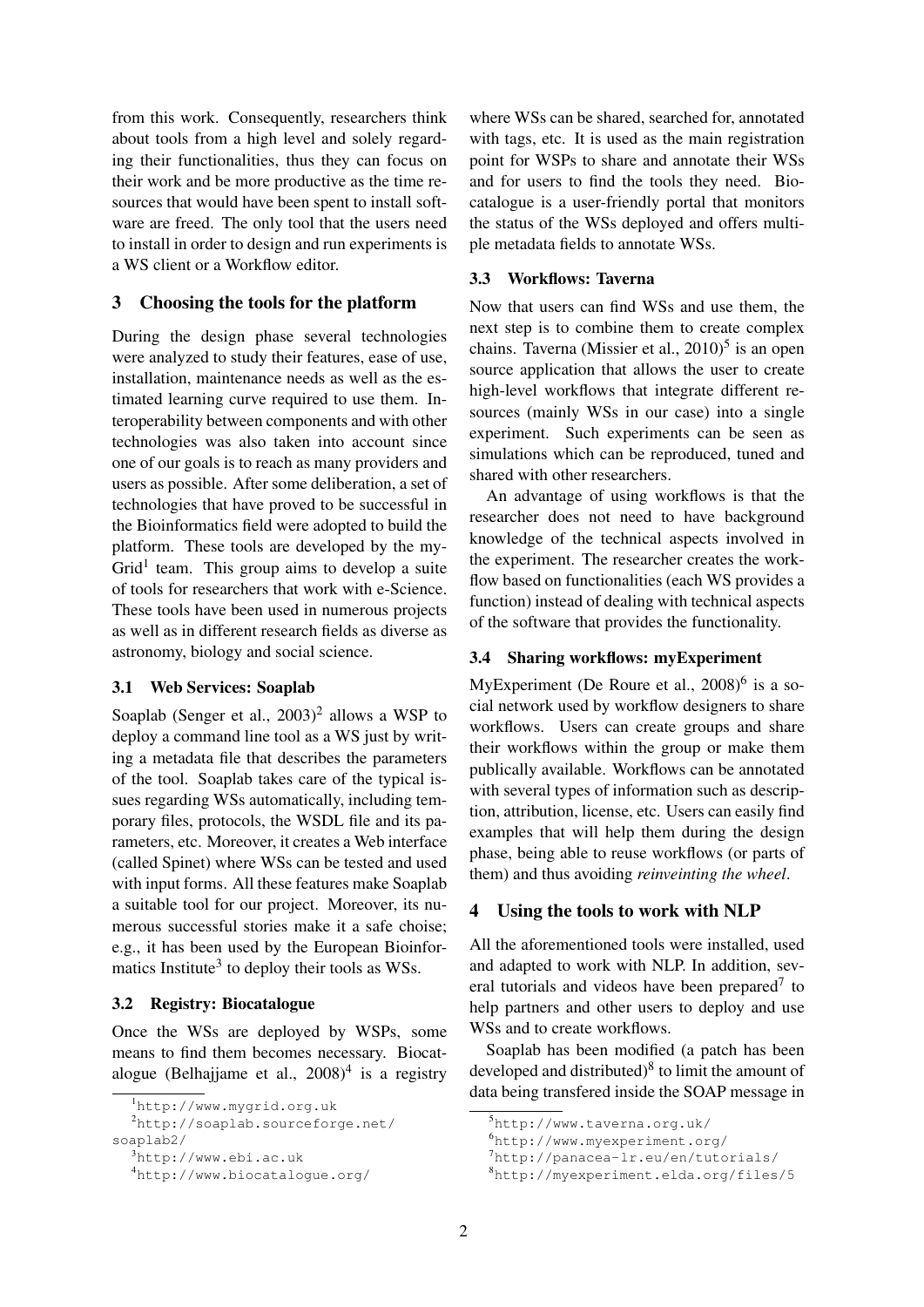order to optimize the network usage. Guidelines that describe how to limit the amount of concurrent users of WSs as well as to limit the maximum size of the input data have been prepared.<sup>9</sup>

Regarding Taverna, guidelines and workflow examples have been shared among partners showing the best way to create workflows for the project. The examples show how to benefit from useful features provided by this tool, such as "retries" (to execute up to a certain number of times a WS when it fails) and "parallelisation" (to run WSs in parallel, thus increasing trhoughput). Users can view intermediate results and parameters using the provenance capture option, a useful feature while designing a workflow. In case of any WS error in one of the inputs, Taverna will report the error message produced by the WS or processor component that causes it. However, Taverna will be able to continue processing the rest of the input data if the workflow is robust (i.e. makes use of retry and parallelisation) and the error is confined to a WS (i.e. it does not affect the rest of the workflow).

An instance of Biocatalogue and one of my-Experiment have been deployed to be the Registry and the portal to share workflows and other experiment-related data. Both have been adapted by modifying relevant aspects of the interface (layout, colours, names, logos, etc.). The categories that make up the classification system used in the Registry have been adapted to the NLP field. At the time of writing there are more than 100 WSs and 30 workflows registered.

# 5 Interoperability

Interoperability plays a crucial role in a platform of distributed WSs. Soaplab deploys SOAP<sup>10</sup> WSs and handles automatically most of the issues involved in this process, while Taverna can combine SOAP and  $REST<sup>11</sup>$  WSs. Hence, we can say that communication protocols are being handled by the tools. However, parameters and data interoperability need to be addressed.

#### 5.1 Common Interface

To facilitate interoperability between WSs and to easily exchange WSs, a Common Interface (CI)

has been designed for each type of tool (e.g. PoStaggers, aligners, etc.). The CI establishes that all WSs that perform a given task must have the same mandatory parameters. That said, each tool can have different optional parameters. This system eases the design of workflows as well as the exchange of tools that perform the same task inside a workflow. The CI has been developed using an XML schema.<sup>12</sup>

#### 5.2 Travelling Object

A goal of the project is to facilitate the deployment of as many tools as possible in the form of WSs. In many cases, tools performing the same task use in-house formats. We have designed a container, called "Travelling Object" (TO), as the data object that is being transfered between WSs. Any tool that is deployed needs to be adapted to the TO, this way we can interconnect the different tools in the platform regardless of their original input/output formats.

We have adopted for TO the XML Corpus Encoding Standard (XCES) format (Ide et al., 2000) because it was the already existing format that required the minimum transduction effort from the in-house formats. The XCES format has been used successfully to build workflows for PoS tagging and alignment.

Some WSs, e.g. dependency parsers, require a more complex representation that cannot be handled by the TO. Therefore, a more expressive format has been adopted for these. The Graph Annotation Format (GrAF) (Ide and Suderman, 2007) is a XML representation of a graph that allows different levels of annotation using a "feature– value" paradigm. This system allows different in-house formats to be easily encapsulated in this container-based format. On the other hand, GrAF can be used as a pivot format between other formats (Ide and Bunt, 2010), e.g. there is software to convert GrAF to UIMA and GATE formats (Ide and Suderman, 2009) and it can be used to merge data represented in a graph.

Both TO and GrAF address syntactic interoperability while semantic interoperability is still an open topic.

<sup>9</sup>http://myexperiment.elda.org/files/4

<sup>10</sup>http://www.w3.org/TR/soap/

<sup>11</sup>http://www.ics.uci.edu/˜fielding/ pubs/dissertation/rest\_arch\_style.htm

<sup>12</sup>http://panacea-lr.eu/en/

info-for-professionals/documents/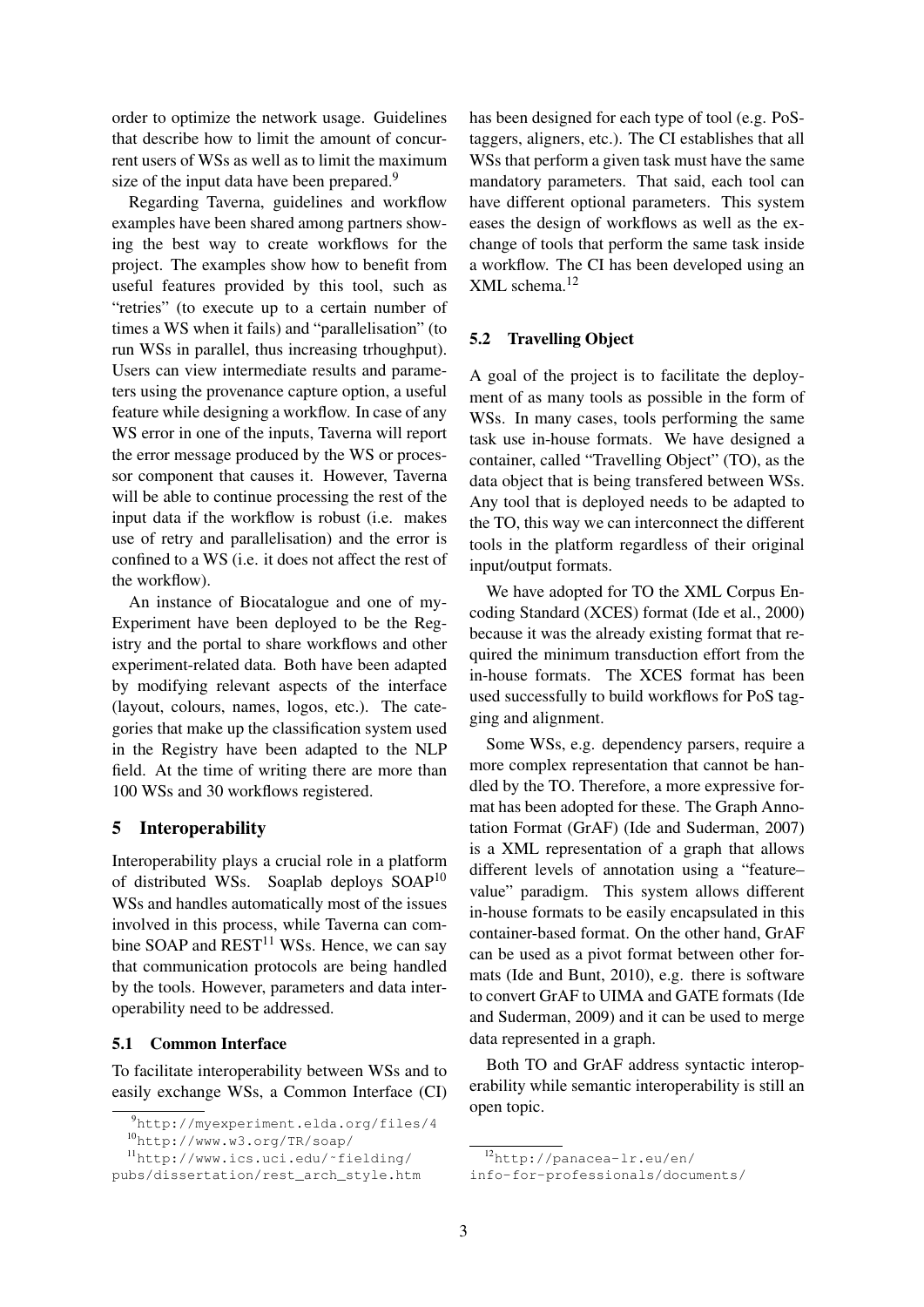#### 6 Evaluation

The evaluation of the factory is based on its features and usability requirements. A binary scheme (yes/no) is used to check whether each requirement is fulfilled or not. The quality of the tools is not altered as they are deployed as WSs without any modification. According to the evaluation of the current version of the platform, most requirements are fulfilled (Aleksić et al., 2012).

Another aspect of the factory that is being evaluated is its performance and scalabilty. They do not depend on the factory itself but on the design of the workflows and WSs. WSPs with robust WSs and powerful servers will provide a better and faster service to users (considering that the service is based on the same tool). This is analogous to the user installing tools on a computer; if the user develops a fragile script to chain the tools the execution may fail, while if the computer does not provide the required computational resources the performance will be poor.

Following the example of the Bioinformatics field where users can benefit of powerful WSPs, the factory is used as a proof of concept that these technologies can grow and scale to benefit many users.

#### 7 Case study

We introduce a case study in order to demonstrate the capabilities of the platform. It regards the acquisition of a Translation Memory (TM) for a language pair and a specific domain. This is deemed to be very useful for translators when they start translating documents for a new domain. As at that early stage they still do not have any content in their TM, having the automatically acquired TM can be helpful in order to get familiar with the characteristic bilingual terminology and other aspects of the domain. Another obvious potential use of this data would be to use it to train a Statistical MT system.

Three functionalities are needed to carry out this process: acquisition of the data, its alignment and its conversion into the desired format. These are provided by WSs available in the registry.

First, we use a domain-focused bilingual crawler<sup>13</sup> in order to acquire the data. Given a pair of languages, a set of web domains and a set of seed terms that define the target domain for these

languages, this tool will crawl the webpages in the domains and gather pairs of web documents in the target languages that belong to the target domain. Second, we apply a sentence aligner. $^{14}$ It takes as input the pairs of documents obtained by the crawler and outputs pairs of equivalent sentences.Finally, convert the aligned data into a TM format. We have picked  $TMX^{15}$  as it is the most common format for TMs. The export is done by a service that receives as input sentence-aligned text and converts it to TMX.<sup>16</sup>

The "Bilingual Process, Sentence Alignment of bilingual crawled data with Hunalign and export into TMX"<sup>17</sup> is a workflow built using Taverna that combines the three WSs in order to provide the functionality needed. The crawling part is ommitted because data only needs to be crawled once; crawled data can be processed with different workflows but it would be very inefficient to crawl the same data each time. A set of screenshots showing the WSs and the workflow, together with sample input and output data is available.<sup>18</sup>

#### 8 Demo and Requirements

The demo aims to show the web portals and tools used during the development of the case study. First, the Registry<sup>19</sup> to find WSs, the Spinet Web client to easily test them and Taverna to finally build a workflow combining the different WSs. For the live demo, the workflows will be already designed because of the time constraints. However, there are videos on the web that illustrate the whole process. It will be also interesting to show the myExperiment portal, $^{20}$  where all public workflows can be found. Videos of workflow executions will also be available.

Regarding the requirements, a decent internet connection is critical for an acceptable performance of the whole platform, specially for remote WSs and workflows. We will use a laptop with Taverna installed to run the workflow presented in Section 7.

workflows/37

<sup>18</sup>http://www.computing.dcu.ie/˜atoral/ panacea/eacl12\_demo/

<sup>19</sup>http://registry.elda.org

<sup>20</sup>http://myexperiment.elda.org

<sup>13</sup>http://registry.elda.org/services/127

<sup>14</sup>http://registry.elda.org/services/92 <sup>15</sup>http://www.gala-global.org/ oscarStandards/tmx/tmx14b.html

<sup>16</sup>http://registry.elda.org/services/219 <sup>17</sup>http://myexperiment.elda.org/